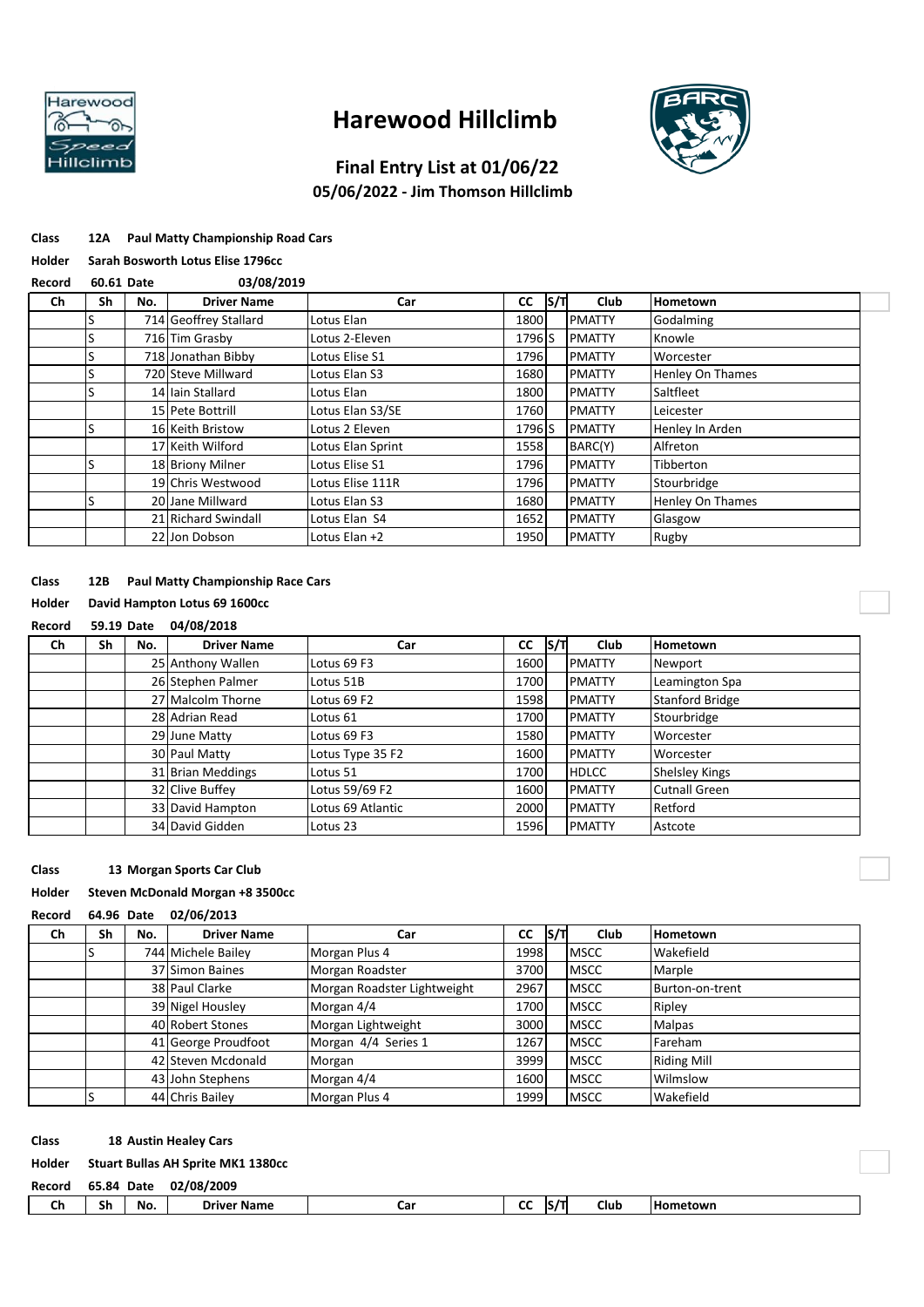| 48 Richard Salisbury      | <b>Austin Healey Sebring Sprite</b> | 1330 | AHC        | Pershore           |
|---------------------------|-------------------------------------|------|------------|--------------------|
| 49 Lawrence Maudsley      | <b>Austin Healey Sprite</b>         | 1330 | <b>AHC</b> | <b>Benfleet</b>    |
| 51 William Richards       | Austin Healey 3000 Mk1              | 3000 | <b>AHC</b> | Conwy              |
| 52 Murray Shand           | Austin Healey 3000                  | 2912 | <b>AHC</b> | <b>Whitley Bay</b> |
| 53 Michael Berry          | Austin Healey 100M                  | 2660 | <b>AHC</b> | Stanwick           |
| 54 John Tewson            | <b>Austin Healey Frogeye Sprite</b> | 1380 | <b>AHC</b> | Leicester          |
| 55 Garrow Shand           | <b>Austin Healey Sprite</b>         | 1380 | <b>AHC</b> | Woodbridge         |
| 56 Robert Owen            | <b>Austin Healey Sprite</b>         | 1380 | <b>AHC</b> | Porthmadog         |
| 57 Philip Gardner         | <b>Austin Healey Sprite</b>         | 1380 | <b>AHC</b> | Verwood            |
| 58 Trish Cecile-pritchard | Austin Healey 3000 Mk1              | 3000 | <b>AHC</b> | Chesham            |
| 59 John Ducker            | Austin Healey 100                   | 2660 | <b>AHC</b> | Doncaster          |
| 60 Claire Giles           | Austin Healey Sprite Mark 1         | 1380 | <b>AHC</b> | Melksham           |
| 61 Paul Baker             | Jensen Healey                       | 2174 | <b>AHC</b> | Holmwood           |
| 62 Richard Mason          | <b>Austin Healey</b>                | 2968 | <b>AHC</b> | Bromyard           |
| 63 Stephen Casson         | <b>Austin Healey Sebring Sprite</b> | 1330 | <b>AHC</b> | Guildford          |

## **Class 33 Aston Martin Owners Club Speed Series**

### **Holder Philip House Aston Martin 3400cc**

| Record |    | 65.1 Date | 06/06/2021         |                         |           |     |         |                 |
|--------|----|-----------|--------------------|-------------------------|-----------|-----|---------|-----------------|
| Ch     | Sh | No.       | <b>Driver Name</b> | Car                     | <b>CC</b> | S/T | Club    | <b>Hometown</b> |
|        |    |           | 766 Iain Muir      | 1929 Riley Brooklands   | 1087      |     | AMOC    | Lockerbie       |
|        |    |           | 66 Timothy Stamper | 1955 Aston Martin DB2/4 | 2992      |     | AMOC    | Plumpton        |
|        |    |           | 67 Guy Staudt      | <b>Aston Martin</b>     | 4735      |     | AMOC    | Junglinster     |
|        |    |           | 68 Nigel Grice     | Aston Martin DB2/4 Mkll | 2922      |     | AMOC    | London          |
|        |    |           | 69 Graeme Gillies  | Fiat Coupe 20v          | 1998      |     | BARC(Y) | Wakefield       |
|        |    |           | 70 Mark Chandler   | <b>Aston Martin DB7</b> | 3200 S    |     | AMOC    | Tadley          |
|        |    |           | 71 Peter House     | <b>Aston Martin</b>     | 4300      |     | BARC(Y) | Harrogate       |
|        |    |           | 72 Andrew Forret   | <b>BMW E30 325i</b>     | 2500      |     | AMOC    | Leeds           |
|        |    |           | 73 Tom Whittaker   | <b>Aston Martin GT4</b> | 4700      |     | AMOC    | Wakefield       |

### **Class 38 Classic Marques Speed Challenge**

## **Holder Philip House Aston Martin 3400cc**

**Record 65.06 Date 06/06/2021**

| Ch | Sh | No. | <b>Driver Name</b> | Car                            | <b>CC</b> | S/T | Club             | <b>Hometown</b>         |
|----|----|-----|--------------------|--------------------------------|-----------|-----|------------------|-------------------------|
|    |    |     | 783 Peter Smith    | <b>Reliant Scimitar SS1 Ti</b> | 1809 T    |     | <b>CLASSICMQ</b> | Birmingham              |
|    |    |     | 77 Graham Millar   | Ford Escort Mk2                | 1998      |     | <b>CLASSICMQ</b> | Carlisle                |
|    |    |     | 78 Phil Howard     | <b>Reliant Scimitar SS1</b>    | 1839 S    |     | <b>CLASSICMQ</b> | Leek                    |
|    |    |     | 79 Nigel Duffield  | <b>Reliant Scimitar GTE</b>    | 2994      |     | <b>CLASSICMQ</b> | <b>Sutton Coldfield</b> |
|    |    |     | 80 Michael Bailey  | TVR Tasmin                     | 4992      |     | <b>CLASSICMQ</b> | Knutsford               |
|    |    |     | 81 Stephen Thomas  | TVR Vixen                      | 1760      |     | <b>CLASSICMQ</b> | Bromyard                |
|    |    |     | 82 Alan Voyce      | Triumph GT6                    | 2000      |     | <b>CLASSICMQ</b> | Kidderminster           |
|    | S  |     | 83 Josh Climo      | <b>Reliant Scimitar SS1</b>    | 1809 T    |     | <b>CLASSICMQ</b> | Wolverhampton           |
|    |    |     | 84 Phil Ludbrook   | Honda S2000                    | 1997      |     | <b>CLASSICMQ</b> | Wells                   |
|    |    |     | 85 Jonathan Plowe  | Fiat $X1/9$                    | 1400 T    |     | <b>CLASSICMQ</b> | Kettering               |
|    |    |     | 86 Robert Pallett  | Ginetta G20                    | 1800      |     | BARC(Y)          | <b>Boston</b>           |
|    |    |     | 87 Clive Glass     | Morgan Plus 8                  | 3900      |     | <b>CLASSICMQ</b> | Merseyside              |
|    |    |     | 88 Stewart Lobley  | <b>TVR Vixen</b>               | 1760      |     | BARC(Y)          | <b>Bradford</b>         |
|    |    |     | 89 Roger Fish      | Porsche Boxster S              | 3179      |     | <b>CLASSICMQ</b> | Blackpool               |
|    |    |     | 90 Matthew Eady    | Ginetta G4                     | 1998      |     | <b>CLASSICMQ</b> | Tamworth                |
|    |    |     | 128 Peter Sherratt | BMW M3                         | 3200      |     | <b>CLASSICMQ</b> | Garsatng                |

### **Class 1A Road Cars-Series Production up to & including 1400cc**

### **Sponsor Shipley MOT & Repair Centre**

**Holder Mark Teale Suzuki Swift Gti 1370cc**

| Record | 65.93 Date |     | 06/06/2021         | <b>Bogey</b>            | 85.62     |      |         |                    |
|--------|------------|-----|--------------------|-------------------------|-----------|------|---------|--------------------|
| Ch     | Sh         | No. | <b>Driver Name</b> | Car                     | <b>CC</b> | IS/T | Club    | <b>Hometown</b>    |
| н      |            |     | 796 Steven Nichol  | Citroen Saxo            | 1398      |      | BARC(Y) | Hartlepool         |
| н      |            |     | 93 Laura Houseman  | VW Lupo 1.4 sport       | 1390      |      | BARC(Y) | <b>West Morton</b> |
| н      |            |     | 94 Andrew Jeffery  | Austin Cooper S         | 1293      |      | BARC(Y) | Denby Dale         |
| н      |            |     | 95 David Kemp      | <b>Fiat Panda 100HP</b> | 1368      |      | BARC(Y) | Leeds              |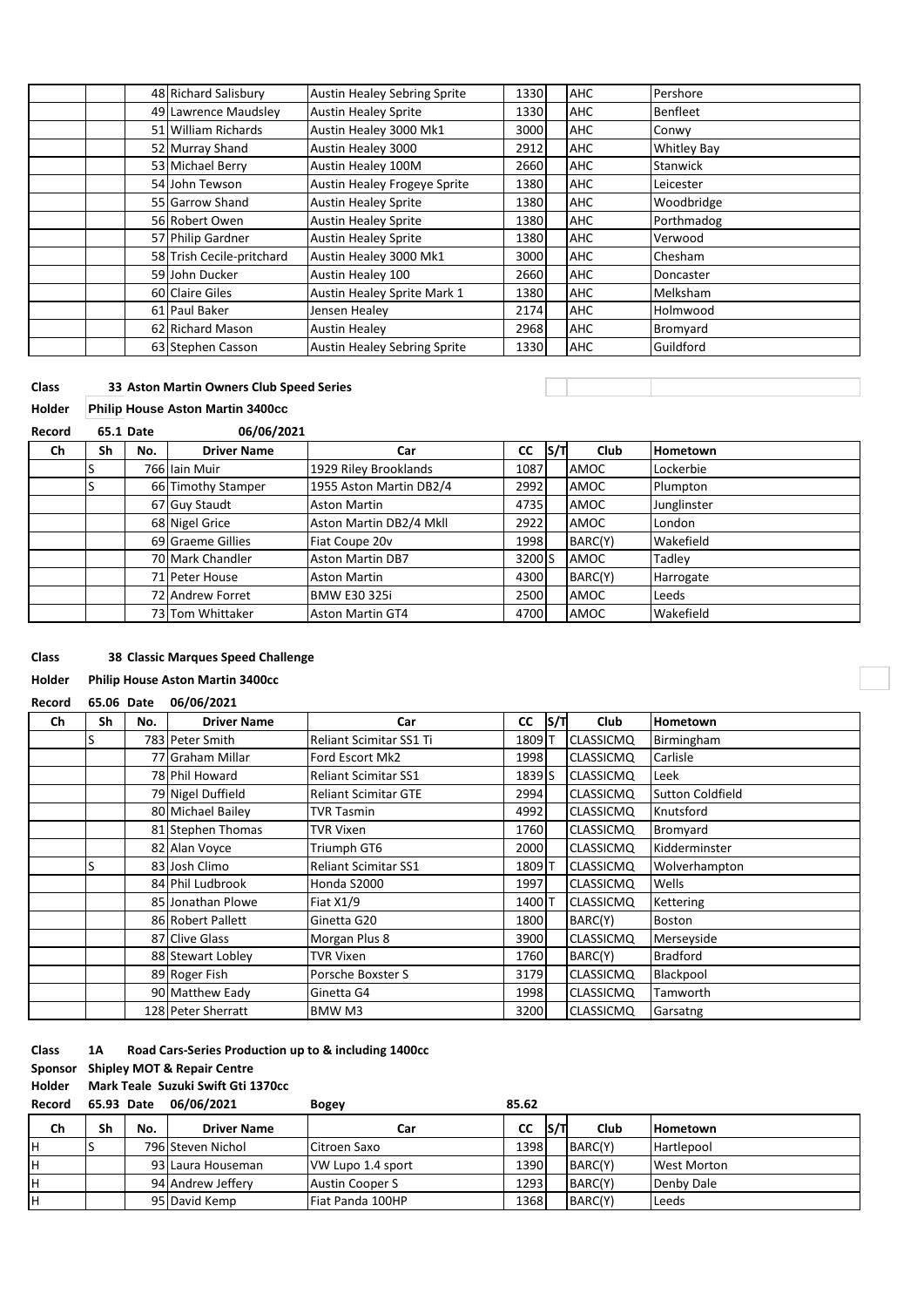|  | 96 Mark Leybourne | Citroen Saxo    | 1398 | BARC(Y) | Washington     |
|--|-------------------|-----------------|------|---------|----------------|
|  | 97 Sam Billington | Peugeot 205     | 1360 | BARC(Y) | <b>Halifax</b> |
|  | 98 David Taylor   | Morris Cooper S | 1380 | BARC(Y) | Doncaster      |

| <b>Class</b>        | 1Β | Road Cars-Series Production over 1400cc up to & including 2000cc |
|---------------------|----|------------------------------------------------------------------|
| Sponsor David Auden |    |                                                                  |

**Holder Adam Riley Honda S2000 1997cc**

| Record | 62.57 | Date | 18/09/2021 Bogey       |                           | 82.57     |     |              |                       |
|--------|-------|------|------------------------|---------------------------|-----------|-----|--------------|-----------------------|
| Ch     | Sh    | No.  | <b>Driver Name</b>     | Car                       | <b>CC</b> | S/T | Club         | Hometown              |
| lн     |       |      | 814 Ian Downie         | Renault Clio 197          | 1998      |     | BARC(Y)      | Sheffield             |
|        |       |      | 101 David Ruddock      | Mazda MX5                 | 1840      |     | ANCC         | Raskelf               |
|        |       |      | 102 Mickael Paris      | Suzuki Swift Sport        | 1598      |     | <b>LPOOL</b> | Llay                  |
| H      |       |      | 103 Richard Greenwood  | Renault Twingo GT         | 1149 1    |     | BARC(Y)      | Doncaster             |
| H      |       |      | 104 David Baumforth    | MG TF                     | 1800      |     | BARC(Y)      | Scarborough           |
| H      |       |      | 105 Stuart Hodkin      | <b>BMW 2002tii</b>        | 1998      |     | BARC(Y)      | Doncaster             |
| H      |       |      | 106 Mike Jones         | Vauxhall Adam S           | 13641     |     | BARC(Y)      | Haworth               |
| H      |       |      | 107 Michael Holmes     | Ford Fiesta ST            | 1999      |     | BARC(Y)      | Otley                 |
| H      |       |      | 108 Nabil Zahlan       | Seat Ibiza FR             | 14001     |     | BARC(Y)      | Whitby                |
| H      |       |      | 109 Nick Jaggard       | Citroen Saxo VTS          | 1600      |     | BARC(Y)      | Northallerton         |
| H      |       |      | 110 Stephen Kettlewell | Renaultsport Clio 172 Cup | 1997      |     | BARC(Y)      | Garforth              |
| H      |       |      | 111 Charlie Deere      | Toyota Celica 190         | 1796      |     | BARC(Y)      | <b>Barnard Castle</b> |
| н      |       |      | 112 Steve Clay         | Mazda MX5                 | 1998      |     | BARC(Y)      | Cleckheaton           |
| H      |       |      | 113 David Bilton       | Renault Clio 197          | 1998      |     | BARC(Y)      | Doncaster             |
| H      | S     |      | 114 Luke Downie        | Renault Clio 197          | 1997      |     | BARC(Y)      | Adwick                |
| H      |       |      | 115 Shane Jowett       | Honda Civic Type R        | 1998      |     | BARC(Y)      | Riddings              |
| H      |       |      | 116 Tony Pickering     | Renault Clio 182          | 1998      |     | BARC(Y)      | Pateley Bridge        |
| H      |       |      | 117 David Sykes        | Peugeot 205 GTi           | 1905      |     | BARC(Y)      | Huddersfield          |
| H      |       |      | 118 David Marshall     | Peugeot 205 GTI           | 1998      |     | BARC(Y)      | Nottingham            |

| Class | Road Cars - Series Production over 2000cc (2 wheel drive) |
|-------|-----------------------------------------------------------|
|-------|-----------------------------------------------------------|

| Sponsor All Terrain Cycles |  |  |
|----------------------------|--|--|
|                            |  |  |

# **Holder Adam Riley Honda S2000 1997Scc**

| Record | 62.65 Date |     | 07/05/2022 Bogey       |                        | 82.58     |     |             |                       |  |
|--------|------------|-----|------------------------|------------------------|-----------|-----|-------------|-----------------------|--|
| Ch     | Sh         | No. | <b>Driver Name</b>     | Car                    | <b>CC</b> | S/T | <b>Club</b> | <b>Hometown</b>       |  |
| H.     |            |     | 823 Mike Denning       | Mini R53 Cooper S      | 1548 S    |     | BARC(Y)     | Bingley               |  |
| н      |            |     | 121 Robert Wilson      | Mini Cooper S          | 1598 S    |     | BARC(Y)     | Yarm                  |  |
| H      |            |     | 122 Jim Howarth        | Mini Cooper S          | 1598 IT   |     | BARC(Y)     | <b>Hawick</b>         |  |
| H      |            |     | 123 Sam Denning        | Mini R53 Cooper S      | 1548 S    |     | BARC(Y)     | Wakefield             |  |
| H      |            |     | 124 Simon Howarth      | Mini John Cooper Works | 1600 T    |     | BARC(Y)     | Clitheroe             |  |
| H      |            |     | 125 Terry Deere        | Talbot Sunbeam Lotus   | 2172      |     | BARC(Y)     | <b>Barnard Castle</b> |  |
| н      |            |     | 126 Pasquale Abruzzese | BMW M3 3.2 Evo         | 3200      |     | BARC(Y)     | Klidwick              |  |
| H      |            |     | 127 Karl Jackson       | Honda S2000            | 1997 I T  |     | BARC(Y)     | Leeds                 |  |
| н      |            |     | 129 Andy Bateson       | Toyota MR2 Turbo       | 1997 I T  |     | BARC(Y)     | York                  |  |
| H      |            |     | 130 Kieran O'brien     | Nissan 350Z            | 3500 S    |     | BARC(Y)     | Leeds                 |  |
| H      |            |     | 131 Adam Riley         | Honda S2000            | 1997 S    |     | BARC(Y)     | Endmoor               |  |

| <b>Class</b> | 1D              |                                           |                       | Road Cars - Series Production over 2000cc (4 wheel drive) |           |      |         |                 |  |  |  |
|--------------|-----------------|-------------------------------------------|-----------------------|-----------------------------------------------------------|-----------|------|---------|-----------------|--|--|--|
| Sponsor      | <b>KT Green</b> |                                           |                       |                                                           |           |      |         |                 |  |  |  |
| Holder       |                 | Jonathan Mounsey Mitsubishi Evo 6 1998Tcc |                       |                                                           |           |      |         |                 |  |  |  |
| Record       | 59.89 Date      |                                           | 16/09/2018 Bogey      |                                                           | 79.89     |      |         |                 |  |  |  |
| Ch           | Sh              | No.                                       | <b>Driver Name</b>    | Car                                                       | <b>CC</b> | IS/T | Club    | <b>Hometown</b> |  |  |  |
| lн           |                 |                                           | 134 Tony Booth        | Mitsubishi Evo 6 RS                                       | 2300 T    |      | BARC(Y) | Spofforth       |  |  |  |
| ΙH           |                 |                                           | 135 Richard Archbould | Mitsubishi Evo Tommi Makinen                              | 1998 T    |      | BARC(Y) | Sheffield       |  |  |  |
|              |                 |                                           |                       |                                                           |           |      |         |                 |  |  |  |

## **Class** 2A **Road Cars - Specialist Production Kit, Replica & Space-framed Cars up to & including 1700cc (car derived engines) Holder Robert Bellerby Sylva Striker 1700cc**

| Record | 60.29 | Date | 07/08/2011 Bogey     |                        | 80.04 |            |         |                 |
|--------|-------|------|----------------------|------------------------|-------|------------|---------|-----------------|
| Ch     | Sh    | No.  | <b>Driver Name</b>   | Car                    | CC    | <b>S/T</b> | Club    | <b>Hometown</b> |
|        |       |      | 137 John Bransfield  | Caterham 7 Super Sport | 1600  |            | BARC(Y) | Haworth         |
|        |       |      | 138 Michael Bellerby | Sylva Striker          | 1600  |            | BARC(Y) | Harrogate       |

# **Class** 2B **Road Cars - Specialist Production Kit, Replica & Space-framed Cars over 1700c (car derived engines)**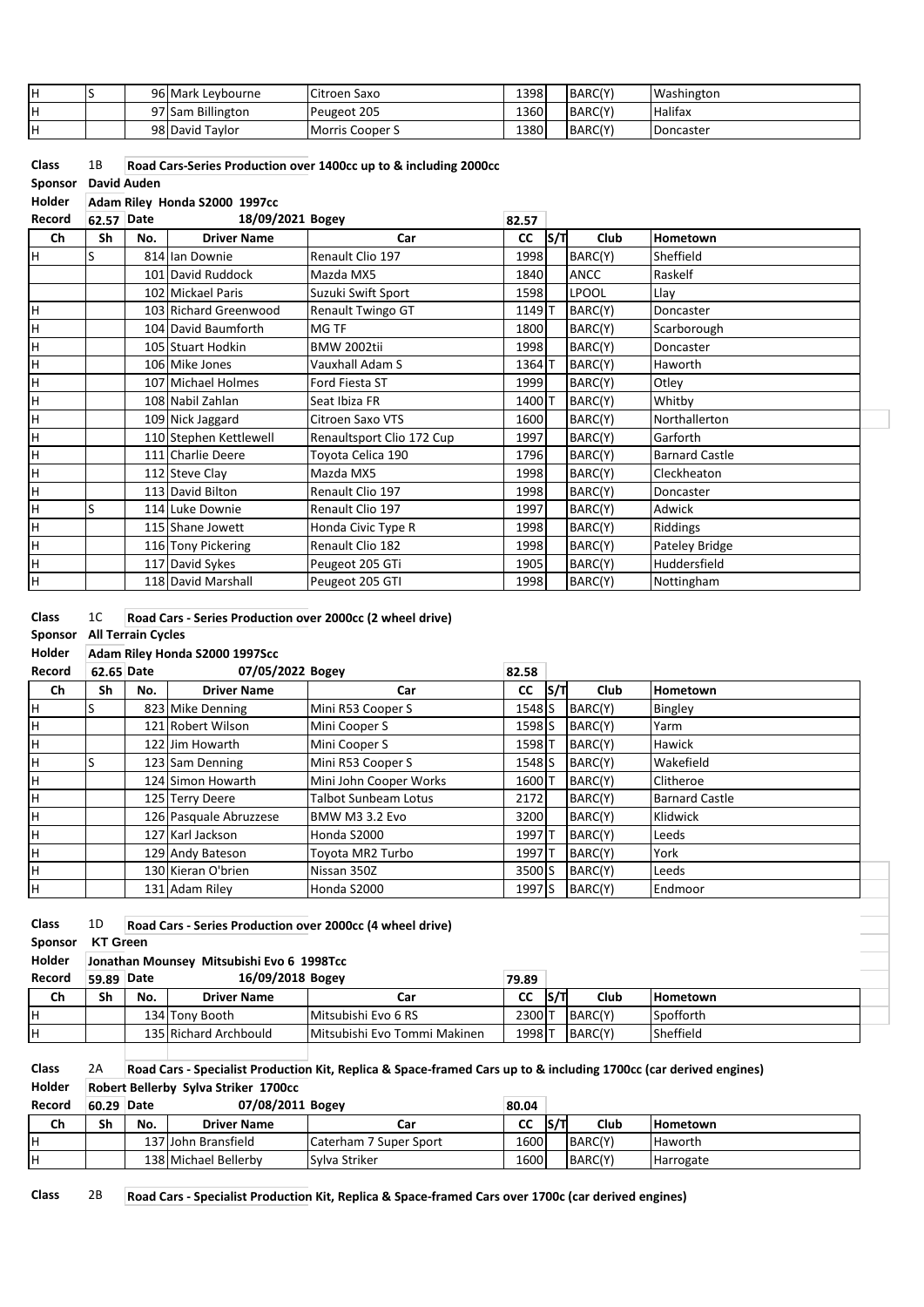### **Holder Simon Green Westfield Duratec 2261cc**

| Record | 59.08 | ∣Date | 07/08/2011 Bogey     |                   | 78.83     |     |         |                 |
|--------|-------|-------|----------------------|-------------------|-----------|-----|---------|-----------------|
| Ch     | Sh    | No.   | <b>Driver Name</b>   | Car               | <b>CC</b> | S/T | Club    | <b>Hometown</b> |
|        |       |       | 140 Derek Leetham    | Westfield SEIW    | 2100      |     | BARC(Y) | York            |
|        |       |       | 141 Richard Paterson | Raw Striker RS500 | 1998      |     | BARC(Y) | Otley           |

## **Class** 2D **Road Cars - Specialist Production with Motor Cycle derived engines and those cars not eligible for classes 2A, 2B or 2E Holder Robert Bellerby Sylva Riot 998cc Record 60.81 Date 21/09/2014 Bogey 78.08 Ch Sh No. Driver Name Car CC S/T Club Hometown** 146 Peter Vincent Vauxhall VX220 2200 S BARC(Y) Pontefract

### **Class** 2E **Road Cars - Lotus Elise and other non-ferrous chassis construction cars up to & including 1800cc**

| Holder |       | Tracev Tavlor West Lotus Elise 1796cc |                    |                |       |      |         |                 |  |  |
|--------|-------|---------------------------------------|--------------------|----------------|-------|------|---------|-----------------|--|--|
| Record | 62.51 | Date                                  | 19/09/2015 Bogey   |                | 82.51 |      |         |                 |  |  |
| Ch     | Sh    | No.                                   | <b>Driver Name</b> | Car            | CC    | ls/T | Club    | <b>Hometown</b> |  |  |
|        |       |                                       | 150 David Leach    | Lotus Elise S1 | 1796  |      | BARC(Y) | Thirsk          |  |  |

| <b>Class</b> | 3A         |                                |                      | Modified Cars - Series Production up to & including 1400cc |           |      |         |                 |  |  |  |  |
|--------------|------------|--------------------------------|----------------------|------------------------------------------------------------|-----------|------|---------|-----------------|--|--|--|--|
| Holder       |            | Gavin Neate Peugeot 106 1360cc |                      |                                                            |           |      |         |                 |  |  |  |  |
| Record       | 62.88 Date |                                | 11/04/2021 Bogey     |                                                            | 82.88     |      |         |                 |  |  |  |  |
| Ch           | Sh         | No.                            | <b>Driver Name</b>   | Car                                                        | <b>CC</b> | IS/T | Club    | <b>Hometown</b> |  |  |  |  |
| H            |            |                                | 153 Herbert Shillito | Vauxhall Nova                                              | 1297      |      | BARC(Y) | <b>Thirsk</b>   |  |  |  |  |
| IH.          |            |                                | 155 Paul Bewsher     | Mini Mk3                                                   | 1380      |      | BARC(Y) | York            |  |  |  |  |
| H            |            |                                | 156 Jonathan North   | Mini Cooper                                                | 1293      |      | BARC(Y) | Leeds           |  |  |  |  |
| ΙH.          |            |                                | 157 Neil Turner      | Mini Cooper S                                              | 1380      |      | BARC(Y) | Andover         |  |  |  |  |

### **Class** 3B **Modified Cars - Series Production over 1400cc up to & including 2000cc Holder Sarah Bosworth Lotus Elise 1796cc**

| Record | 59.52 | Date | 25/08/2019 Bogey   |                     | 79.52     |     |              |                 |
|--------|-------|------|--------------------|---------------------|-----------|-----|--------------|-----------------|
| Ch     | Sh    | No.  | <b>Driver Name</b> | Car                 | <b>CC</b> | S/T | Club         | <b>Hometown</b> |
| н      |       |      | 160 Gavin Millward | MK2 Volkswagen Golf | 1781      |     | BARC(Y)      | Sheffield       |
| н      |       |      | 161 Warren Reece   | Peugeot 205 GTI     | 1905      |     | <b>LPOOL</b> | Wrexham         |
| н      |       |      | 162 Adam Warren    | Honda Integra       | 1800      |     | BARC(Y)      | Lancaster       |
| н      |       |      | 164 Ralph Pinder   | Peugeot 205 Gti     | 1951      |     | BARC(Y)      | Kidderminster   |
| н      |       |      | 165 Tracey Wise    | Lotus Elise S1      | 1800      |     | BARC(Y)      | <b>Thirsk</b>   |

#### **Class** 3C **Modified Cars-Series Production over 2000cc**

## **Holder Steven Darley Subaru Legacy GL 2350Tcc**

| Record | 56.82 Date |     | 07/05/2022 Bogey   |                             | 76.82                         |       |                 |
|--------|------------|-----|--------------------|-----------------------------|-------------------------------|-------|-----------------|
| Ch     | Sh         | No. | <b>Driver Name</b> | Car                         | $\overline{\phantom{a}}$<br>ີ | Club  | <b>Hometown</b> |
|        |            |     | 168 Joshua Oakes   | <b>Reliant Scimitar SS1</b> | 18091                         | LPOOL | Sandbach        |

| <b>Class</b> | -3F | Modified Cars - Specialist Production Kit, Replica & Space-framed Cars up to & including 1700cc |
|--------------|-----|-------------------------------------------------------------------------------------------------|
| Holder       |     | Andrew Griffiths Caterham 7 1396cc                                                              |

## **Record 57.32 Date 05/07/2009 Bogey 77.32 Ch Sh No. Driver Name Car CC S/T Club Hometown** H S 872 Tom Vaughan Westfield 7 SE 1000 BARC(Y) Baildon H S 172 Richard Vaughan Westfield 7 SE S 998 BARC(Y) Wilsden H 173 Andrew Steel Westfield 1396 BARC(Y) Ripon

### **Class** 4A **Sports Libre Cars up to & including 2000cc**

**Holder Ed Hollier OMS SC1 1585cc**

| Record | 54.34 Date |     | 08/07/2007 Bogey<br>74.34 |                         |           |     |            |                 |
|--------|------------|-----|---------------------------|-------------------------|-----------|-----|------------|-----------------|
| Ch     | Sh         | No. | <b>Driver Name</b>        | Car                     | <b>CC</b> | S/T | Club       | <b>Hometown</b> |
|        |            |     | 176 Ian Medcalf           | Fiat 500 Special Saloon | 1380      |     | <b>HSA</b> | Wilmslow        |
| H      |            |     | 177 David Macfarlane      | <b>OMS SC1</b>          | 1137      |     | BARC(Y)    | Kirkby Lonsdale |
| H      |            |     | 178 John Prickett         | <b>Radical PR6</b>      | 1340 S    |     | BARC(Y)    | <b>Howden</b>   |

**Class** 4B **Sports Libre Cars over 2000cc**

**Holder Matthew Harrison SPA 04 Judd 3500cc**

### **Record 52.98 Date 02/07/2006 Bogey 72.98**